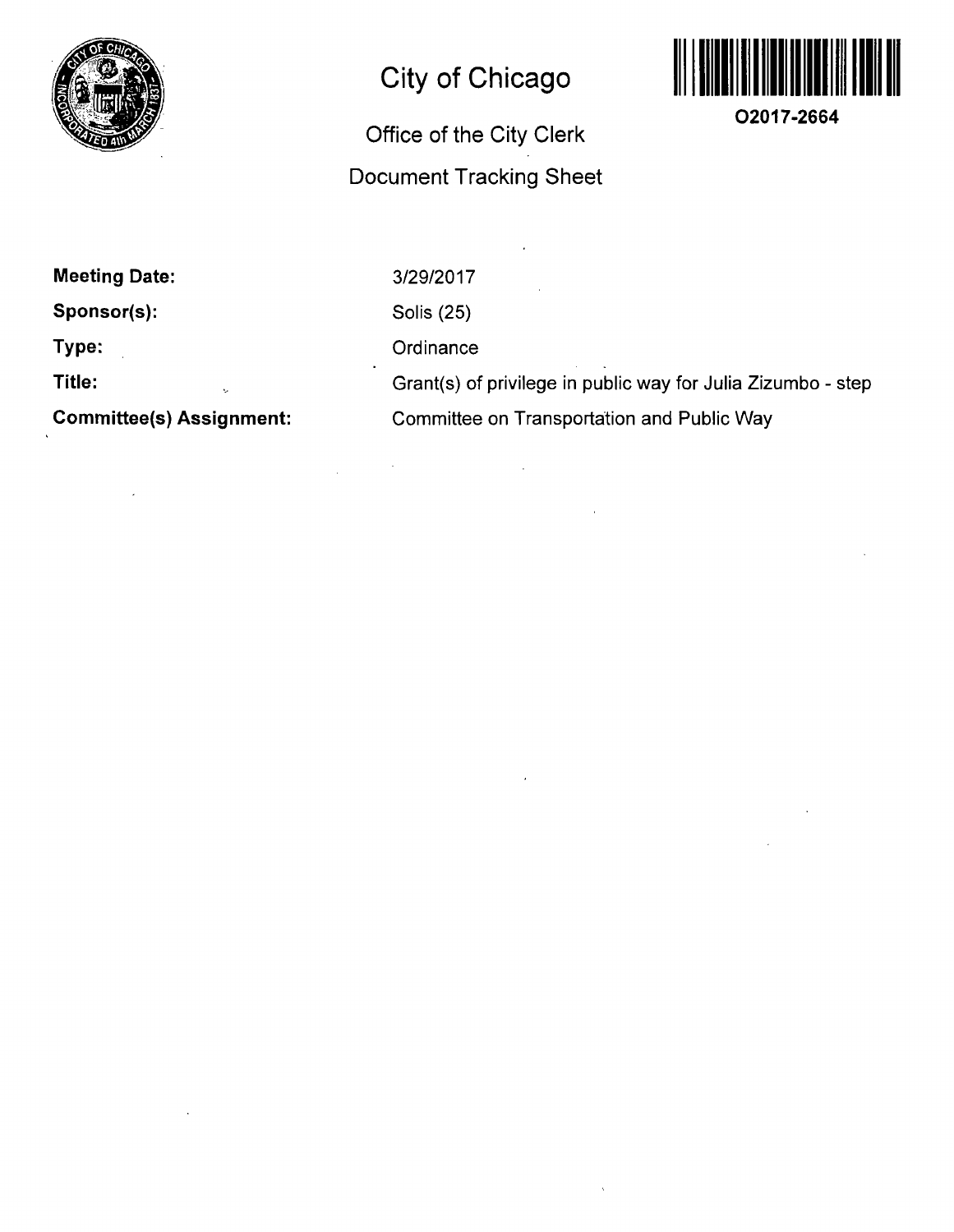**ORDINANCE** JULIA ZIZUMBO Acct. No. 368231 -1 Permit No. 1126529

Be It Ordained by the City Council of the City of Chicago:

SECTION 1. Permission and authority are hereby given and granted to JULIA ZIZUMBO, upon the terms and subject to the conditions of this ordinance to maintain and use, as now constructed, one (1) Step(s) on the public right-of-way adjacent to its premises known as 2249 W. Cullerton St..

Said Step(s) at W. cullerton measure(s):

One (1) at six (6) feet in length, and one point five (1.5) foot in width for a total of nine (9) square feet.

The location of said privilege shall be as shown on prints kept on file with the Department of Business Affairs and Consumer Protection and the Office of the City Clerk.

Said privilege shall be constructed in accordance with plans and specifications approved by the Department of Transportation (Division of Project Development).

This grant of privilege in the public way shall be subject to the provisions of Section 10-28-015 and all other required provisions of the Municipal Code of Chicago.

The grantee shall pay to the City of Chicago as compensation for the privilege #1126529 herein granted the sum of zero (\$.00) per annum in advance.

A 25% penalty will be added for payments received after due date.

The permit holder agrees to hold the City of Chicago harmless for any damage, relocation or replacement costs associated with damage, relocation or removal of private property caused by the City performing work in the public way.

Authority herein given and granted for a period of five  $(5)$  years from and after/02/15/2017.

Alderman *—r* 

Daniel S. Solis 25th Ward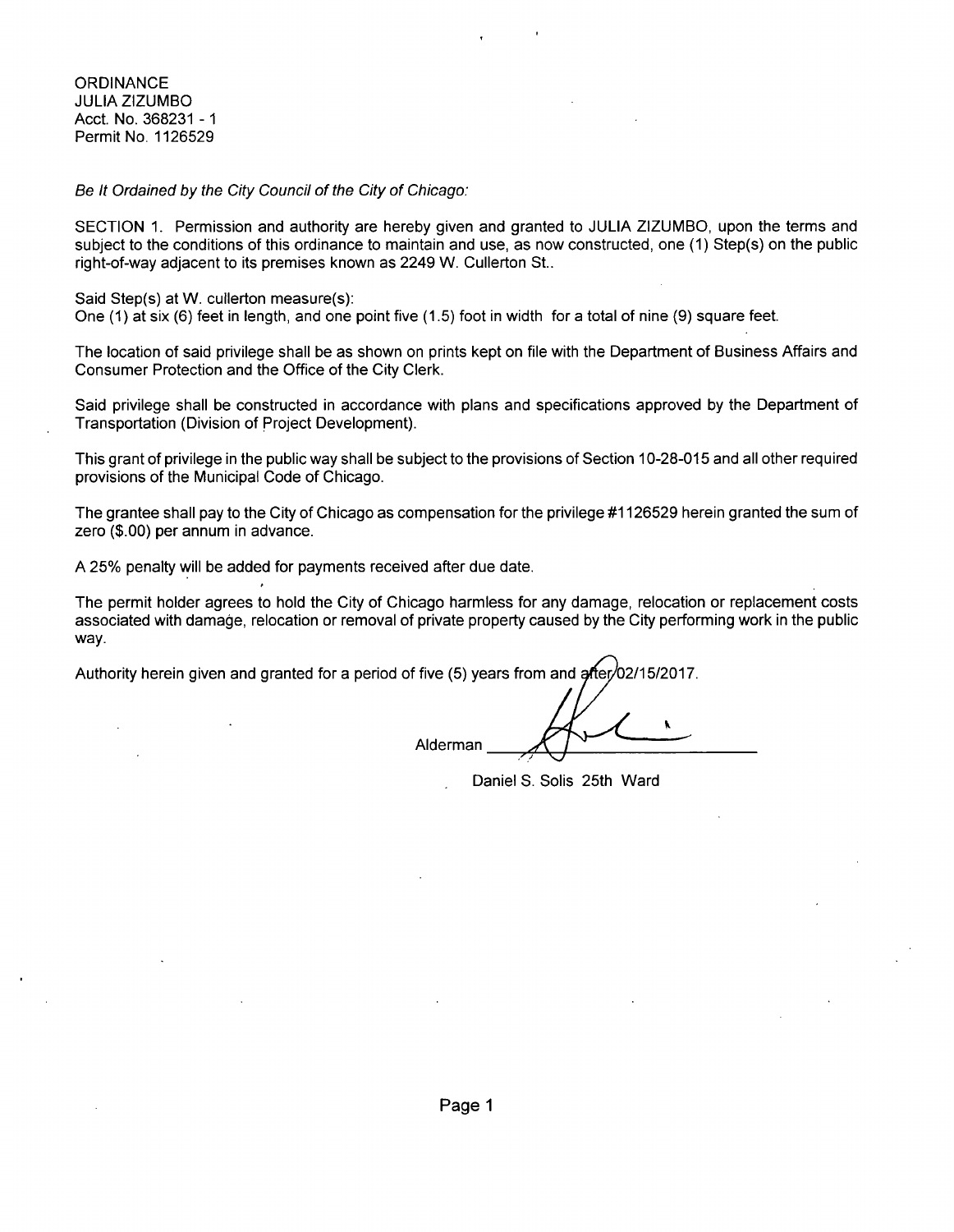